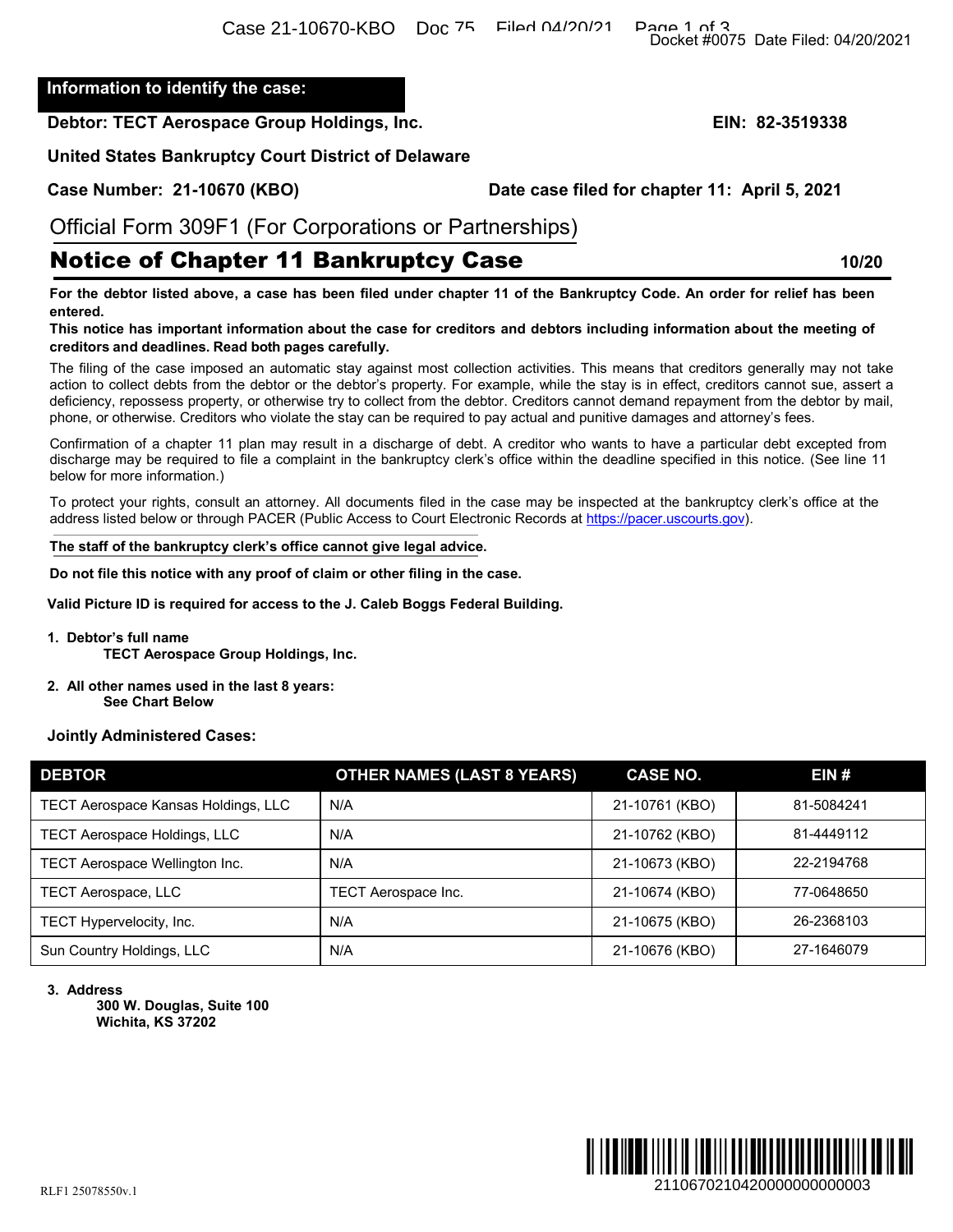**4. Debtor's attorney and claims agent (name and address)** 

**RICHARDS, LAYTON & FINGER, P.A. Daniel J. DeFranceschi Paul N. Heath Amanda R. Steele One Rodney Square 920 N. King Street Wilmington, DE 19801** 

 **Debtor's Notice and Claims Agent If you have questions about this notice, please contact Kurtzman Carson Consultants LLC** 

## **5. Bankruptcy clerk's office**

 Documents in this case may be filed at this address. You may inspect all records filed in this case at this office or online at https://pacer.uscourts.gov.

## **6. Meeting of creditors**

The debtor's representative must attend the meeting to be questioned under oath. Creditors may attend, but are not required to do so.

**May 12, 2021 at 2:00 p.m. (ET)** The meeting may be continued or adjourned to a later date. If so, the date will be on the court docket.

**Location: J. Caleb Boggs Federal Building 844 King Street, 3rd Floor, Room 3209 Wilmington, DE 19801** 

**The meeting will be held telephonically. Please call 1-866-621-1355 and use access code 7178157# to join the meeting.** 

**7. Proof of claim deadline Deadline for filing proof of claim: Not yet set. If a deadline is set, notice will be sent at a later time.** 

A proof of claim is a signed statement describing a creditor's claim. A proof of claim form may be filed either electronically or as a paper document. For more information on how to file a Proof of Claim, visit the Delaware Bankruptcy Court's website at http://www.deb.uscourts.gov/claims−information.

Your claim will be allowed in the amount scheduled unless:

- Your claim is designated as disputed, contingent or unliquidated;
- You file a proof of claim in a different amount; or
- You receive another notice

If your claim is not scheduled or if your claim is designated as disputed, contingent, or unliquidated, you must file a proof of claim or you might not be paid on your claim and you might be unable to vote on a plan. You may file a proof of claim even if your claim is scheduled.

You may review the schedules at the bankruptcy clerk's office or online at https://pacer.uscourts.gov.

Secured creditors retain rights in their collateral regardless of whether they file a proof of claim. Filing a proof of claim submits a creditor to the jurisdiction of the bankruptcy court, with consequences a lawyer can explain. For example, a secured creditor who files a proof of claim may surrender important nonmonetary rights, including the right to a jury trial.

## **8. Exception to discharge deadline**

 The bankruptcy clerk's office must receive a complaint and any required filing fee by the following deadline. If § 523(c) applies to your claim and you seek to have it excepted from discharge, you must start a judicial proceeding by filing a complaint by the deadline stated below. **Deadline for filing the complaint: July 12, 2021** 

#### **9. Creditors with a foreign address**

 If you are a creditor receiving notice mailed to a foreign address, you may file a motion asking the court to extend the deadlines in this notice. Consult an attorney familiar with United States bankruptcy law if you have any questions about your rights in this case.

**Contact phone: (302) 651-7700 Email: DeFranceschi@rlf.com Heath@rlf.com Steele@rlf.com** 

**Contact phone: (877) 725-7523 Website: http://www.kccllc.net/TECTAerospace**

**824 Market Street, 3rd Floor Wilmington, DE 19801** 

**Hours open: Monday − Friday 8:00 AM − 4:00 PM Contact phone (302) 252−2900**